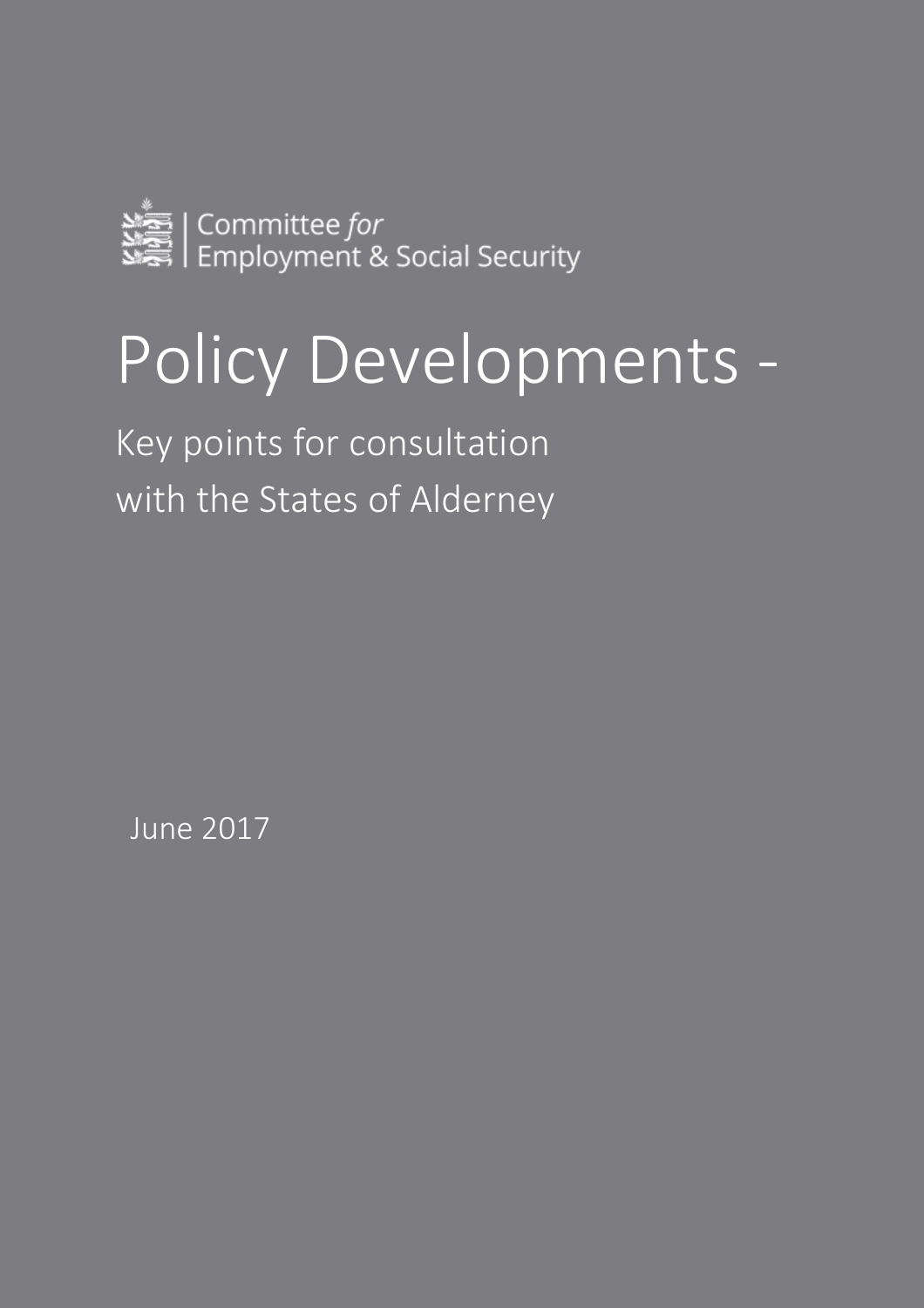# Executive Summary

The Committee *for* Employment & Social Security is taking forward a number of pieces of work which will apply differently to Alderney residents due to the different legislative and policy context on the island. It is important that we gain clarity on the States of Alderney's views on a number of points in order that policy is developed to appropriately include Alderney and the impacts of differences in legislation and context are understood by both the Committee and the States of Alderney.

An initial meeting was held on  $17<sup>th</sup>$  May 2017 with Mr James Dent and Alderney Representative Graham McKinley, and it was requested that a document was produced outlining:

- relevant work being undertaken
- the reasons for undertaking that work
- the timescales for the work
- and what response was requested from the States of Alderney.

This document outlines these points in order to open a discussion with the States of Alderney about the way forward.

In brief, key areas which are currently under development include:

- **Longer Working Lives**, a project looking at how to support people to remain in work up to or past State Pension Age. Proposals may include legislative elements.
- The Use of Minimum Wage in current **Supplementary Benefit** Legislation.
- The **Equality and Rights Programme**, with the current key active work-stream being the Disability and Inclusion Strategy, including the development of Disability Equality Legislation which will contribute towards the extension of the UN Convention on the Rights of Persons with Disabilities (UN CRPD) to Guernsey.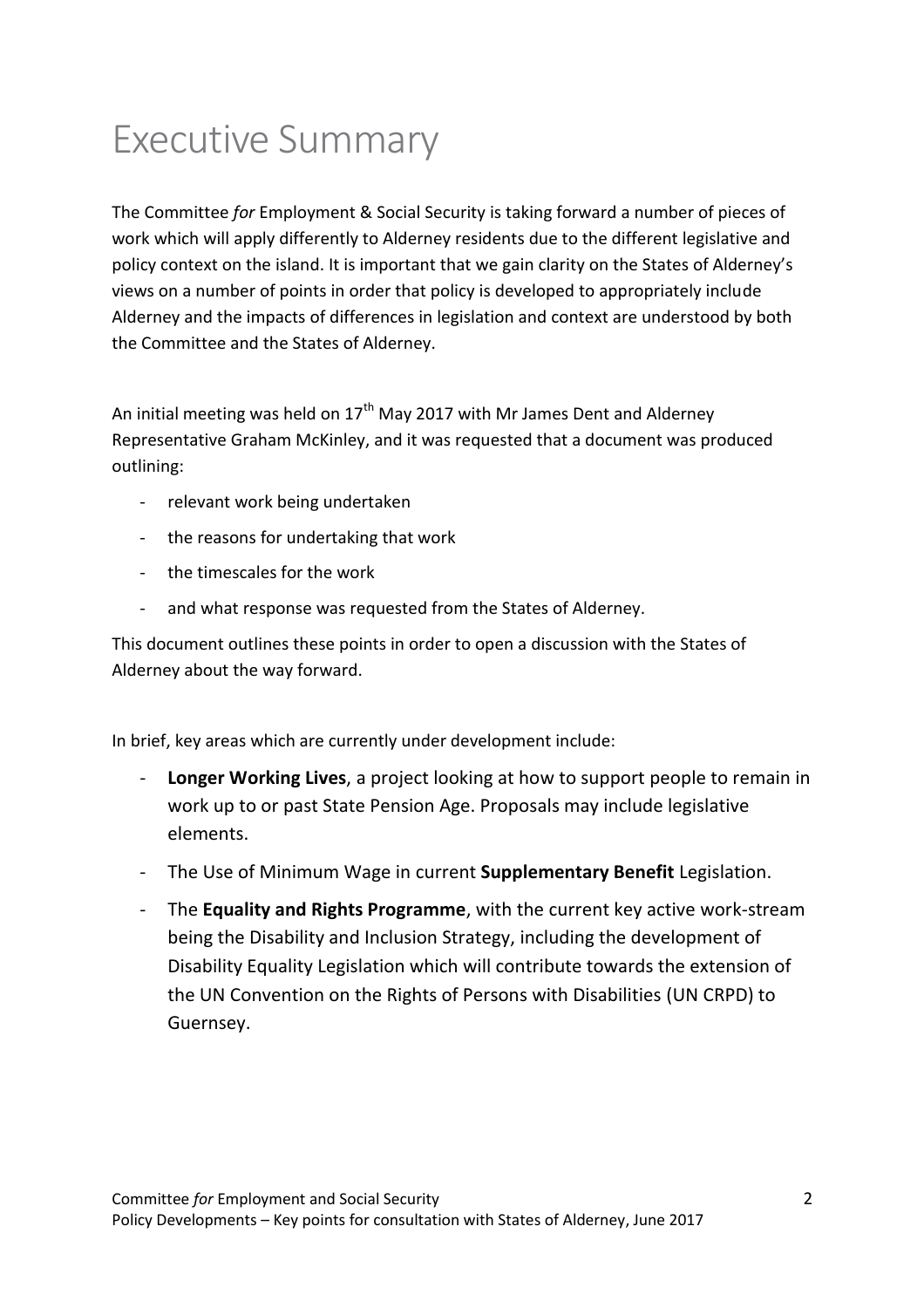The States of Alderney are asked to provide clarity on the following points:

- Do the States of Alderney have any initial comments on the Longer Working Lives Draft Proposals regarding whether they believe the issues are similar or whether the proposals would be effective in Alderney?
- Whether the States of Alderney has an interest in developing basic Employment Legislation.
- Whether the States of Alderney would consider, as part of this, or as a future stage, introducing minimum wage legislation.
- Is the States of Alderney taking forward work to develop a Disability Strategy for Alderney?
- Whether the States of Alderney has an interest in a possible future extension of the Disability Discrimination Legislation currently under development in Guernsey, or in extending UN CRPD to Alderney.
- To what extent do the States of Alderney wish to be included in the process of the development of the Disability Discrimination Legislation – would they wish to be included with an understanding that they may extend the legislation to Alderney at a future date or do they not wish to be involved at this stage?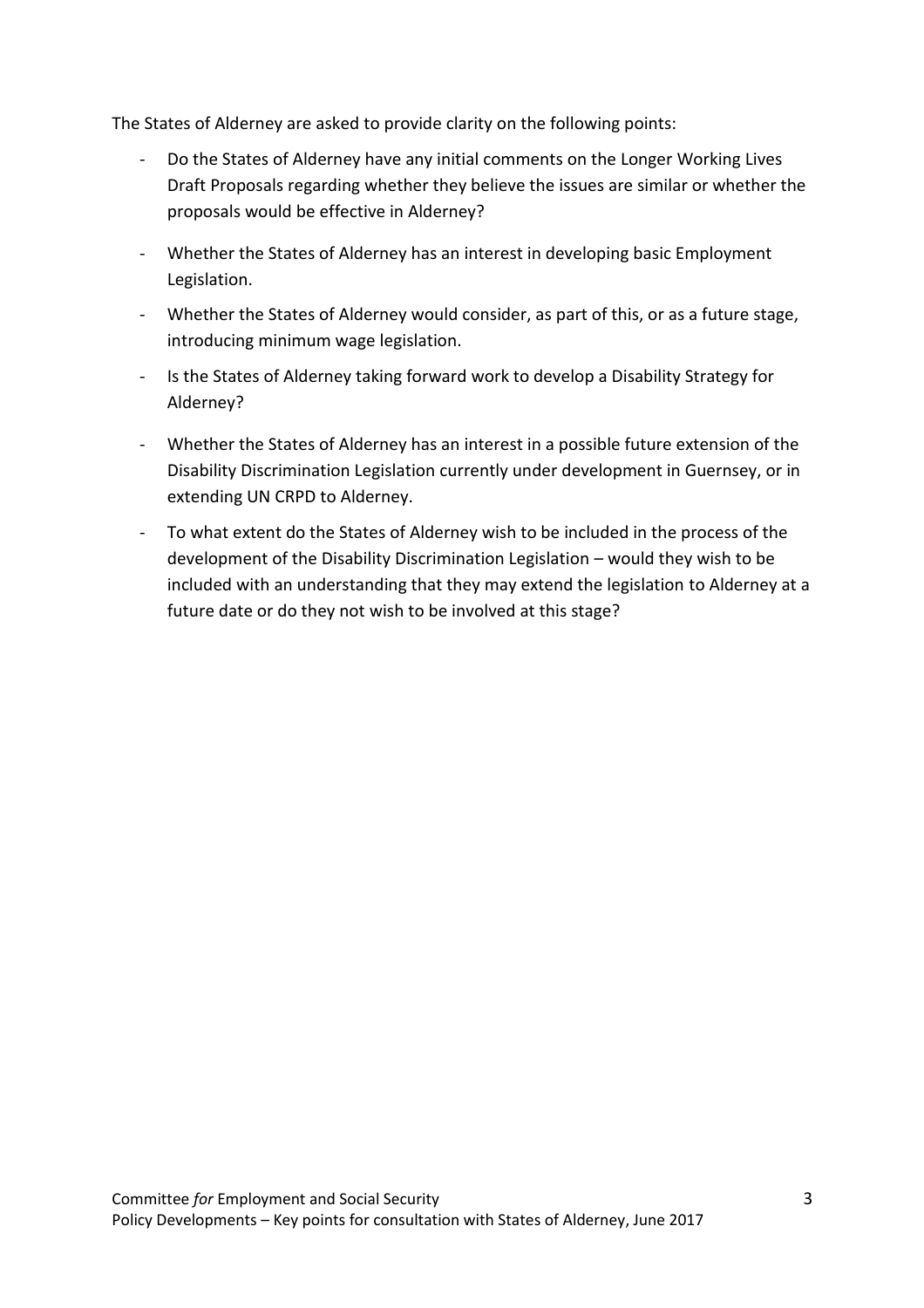# Overview of work-streams and timescales

### Longer Working Lives

Longer Working Lives is a project that is looking at how to support people to continue to work up to or past State Pension Age. This will become increasingly important as the islands' populations age.

### Why is Longer Working Lives strategically important?

We are expecting a higher proportion of older people to be in our population in future. Longer Working Lives is important for a number of reasons. Firstly, maintaining the workforce – we are expecting there to be less people in the population in future who are between the ages of 16-64. Consequently, in order to maintain the workforce at its current levels (without significant immigration) we would need to encourage higher labour market participation rates for over 50s. Secondly, unless we maintain the workforce we will see a negative impact on our revenue income as our current tax system is heavily oriented towards income tax. Thirdly, the States of Guernsey have agreed to increase the pension age at a rate of 2 months per year from 2020 to reach the age of 70 by 2049. This measure was to improve the sustainability of the Guernsey Insurance Fund. If people between the ages of 65 and 70 claim unemployment or incapacity benefits rather than working, then increasing the pension age will not increase the sustainability of the Fund as individuals would receive financial support by other routes. Therefore, it is important that people are able to work if they wish to. Fourthly, if people are living longer, working for longer will be important in ensuring that they have saved sufficient funds to provide for a long retirement. Lastly, for some people, work can help to maintain physical and mental activity levels and social contact, which supports their health and wellbeing.

In terms of timescale, Longer Working Lives is due to return to the States of Guernsey for debate in December 2017. This Policy Letter will agree the workstreams that will be taken forward, but the work to develop and action these workstreams will continue after this date.

#### Progress with the project

The Committee *for* Employment & Social Security have released a set of Draft Proposals regarding Longer Working Lives (available for download at [www.gov.gg/longerworkinglives\)](http://www.gov.gg/longerworkinglives). These proposals seek to address what we believe are the key barriers to working for longer which people are facing. It is recognized in this document: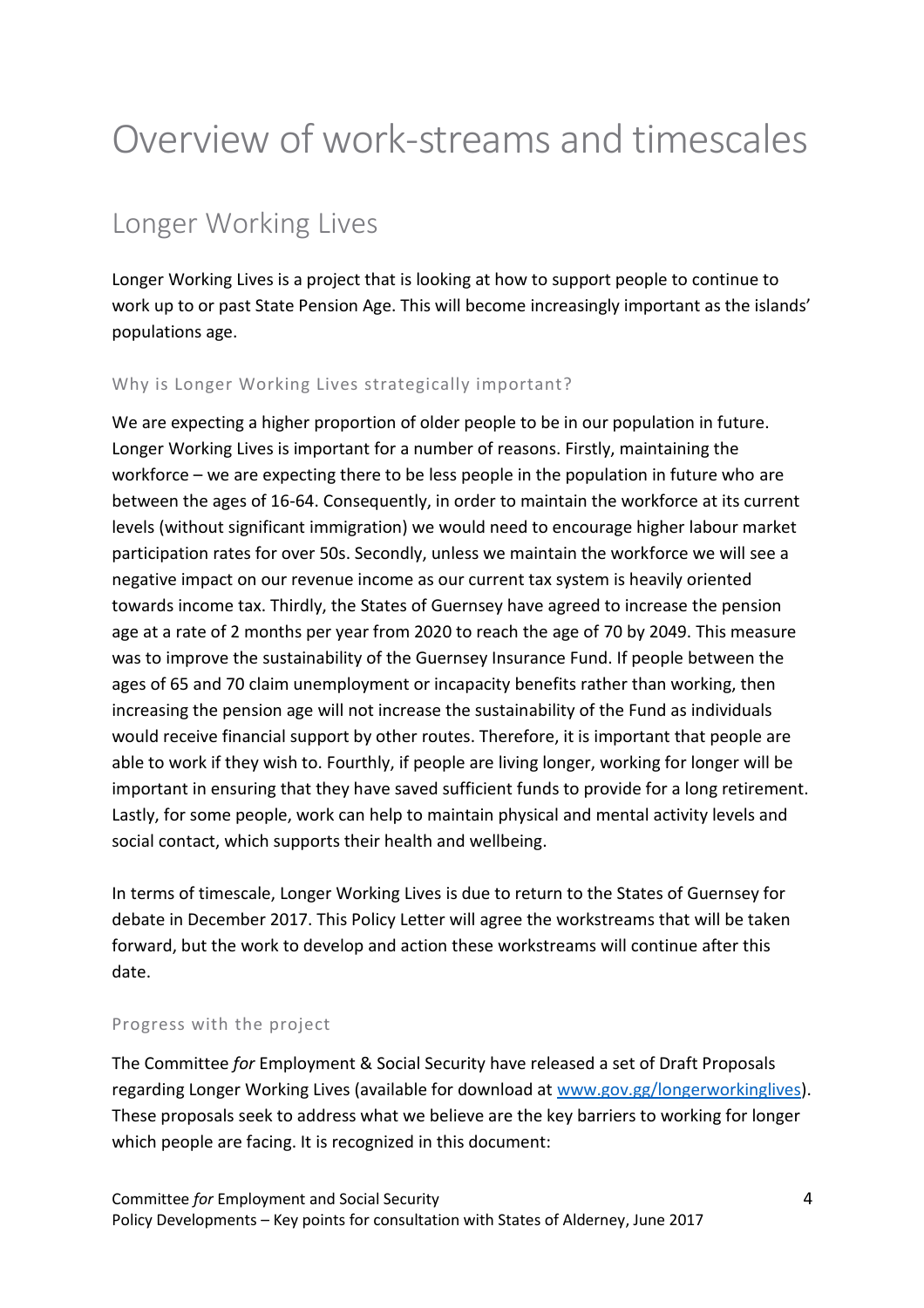"…that the population in Alderney is also ageing. Alderney residents face similar issues to Guernsey residents around working for longer, but the different context in terms of legislation and service provision may mean that some of the actions outlined in this document are more relevant to Guernsey residents. We held a public meeting in Alderney in November 2016 and noted the views that were raised. We are currently engaging in initial discussions with the States of Alderney about the project but will return to Alderney to discuss further with residents in due course."

#### Point for consideration

**Do the States of Alderney have any initial comments on the Longer Working Lives Draft Proposals regarding whether they believe the issues are similar or whether the proposals would be effective in Alderney**?

### Aspects related to Employment Legislation

Whilst we believe some of the proposals apply equally to Alderney, two of the proposals are based on the legislative background of Guernsey, namely the consideration of the introduction of age discrimination legislation in response to public concern in Guernsey about the use of retirement ages drafted into contracts to end employment prematurely and the potential introduction of a right to request flexible working in order to support carers to balance family and work commitments. Flexible working includes a wide range of working arrangements, including working from home, adjusted hours, part-time working, job sharing, and more. This right would mean that any request for flexible working would need to be taken seriously and considered by employers, but could be refused if there was a business reason not to provide flexible working arrangements.

Neither of these provisions could be straightforwardly applied to Alderney due to the fact that there is no established foundation of employment legislation in Alderney. This raises questions about the extent to which employees in Alderney can be supported to remain in work in the absence of a foundation of basic employment legislation (this issue is returned to later in this paper). If this lack of protection disadvantages Alderney residents in their ability to stay in work until a higher State Pension Age, this could translate into increased costs in unemployment and incapacity benefits which could lead to ongoing, increased benefit expenditure. The question of Employment Legislation is returned to below.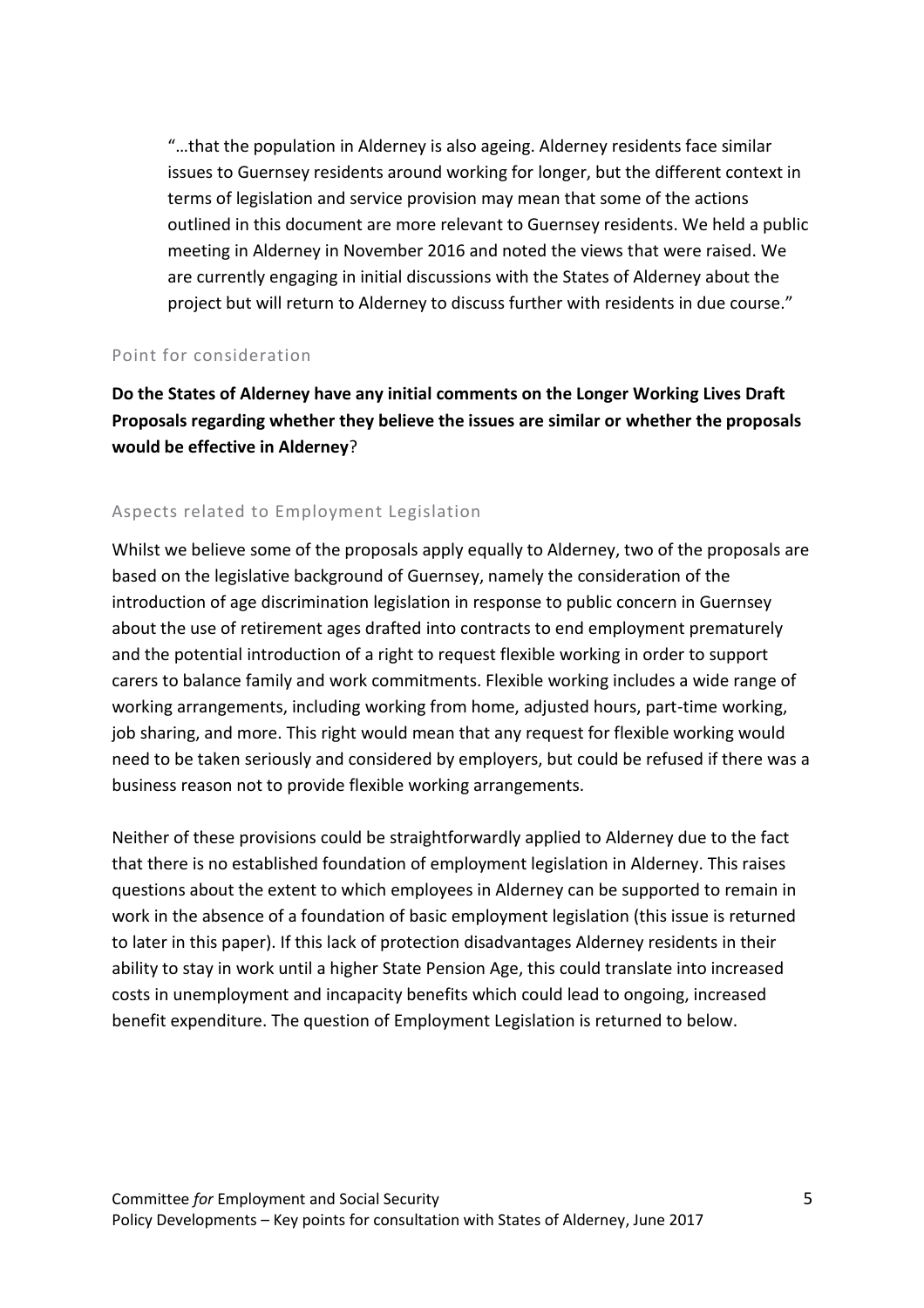### Supplementary Benefit – Minimum Wage

Section 1(b)(ii) of the Supplementary Benefit (Guernsey) Law, 1971 (The Law), which governs entitlement to supplementary benefit, states that a person, whose resources are insufficient to meet their needs, is eligible to claim supplementary benefit if they are "acting in compliance with work requirements relating to them".

The Law defines "work requirements" as becoming or continuing to be in "full-time remunerative work", which has the meaning given by the Supplementary Benefit (Guernsey) Regulations, 2014 (The Regulations). To be engaged in full-time remunerative work, according to the Regulations, a person must work for a minimum of 35 hours per week, remunerated at a rate that is at least equal to the minimum wage.

As minimum wage legislation does not apply in Alderney, this means that an Alderney resident remunerated at a rate that is less than minimum wage, would not be acting in compliance with the work requirements set out in the legislation. Therefore, they would not be entitled to claim supplementary benefit, unless they were exempt from the condition which requires them to be in full-time remunerative work.

An exception has been made for the case that has arisen and it is anticipated that the number of individuals who are affected will be low<sup>1</sup>. However, there is a concern that the principle is problematic. If Alderney residents were required to meet the same income requirements as Guernsey residents they may have to work more hours to do so – this does not seem fair. On the other hand one of the reasons for introducing the minimum wage in Guernsey was to avoid the government subsidising businesses who paid wages that were insufficient to cover a person's living costs. The lack of minimum wage in Alderney could mean that the States of Guernsey is effectively subsidising Alderney businesses who pay low wages by topping up their living costs via Supplementary Benefit. This principle is also of some concern, and it would be more straightforward to treat islanders equally if there were also a minimum wage in Alderney.

 $\overline{a}$ 

 $1$  We do not currently have central data on the number of hours people work to determine their hourly rate. At the time the research was undertaken 10 people were receiving wage top-ups from Supplementary Benefit in Alderney but we do not know what their rate of pay was.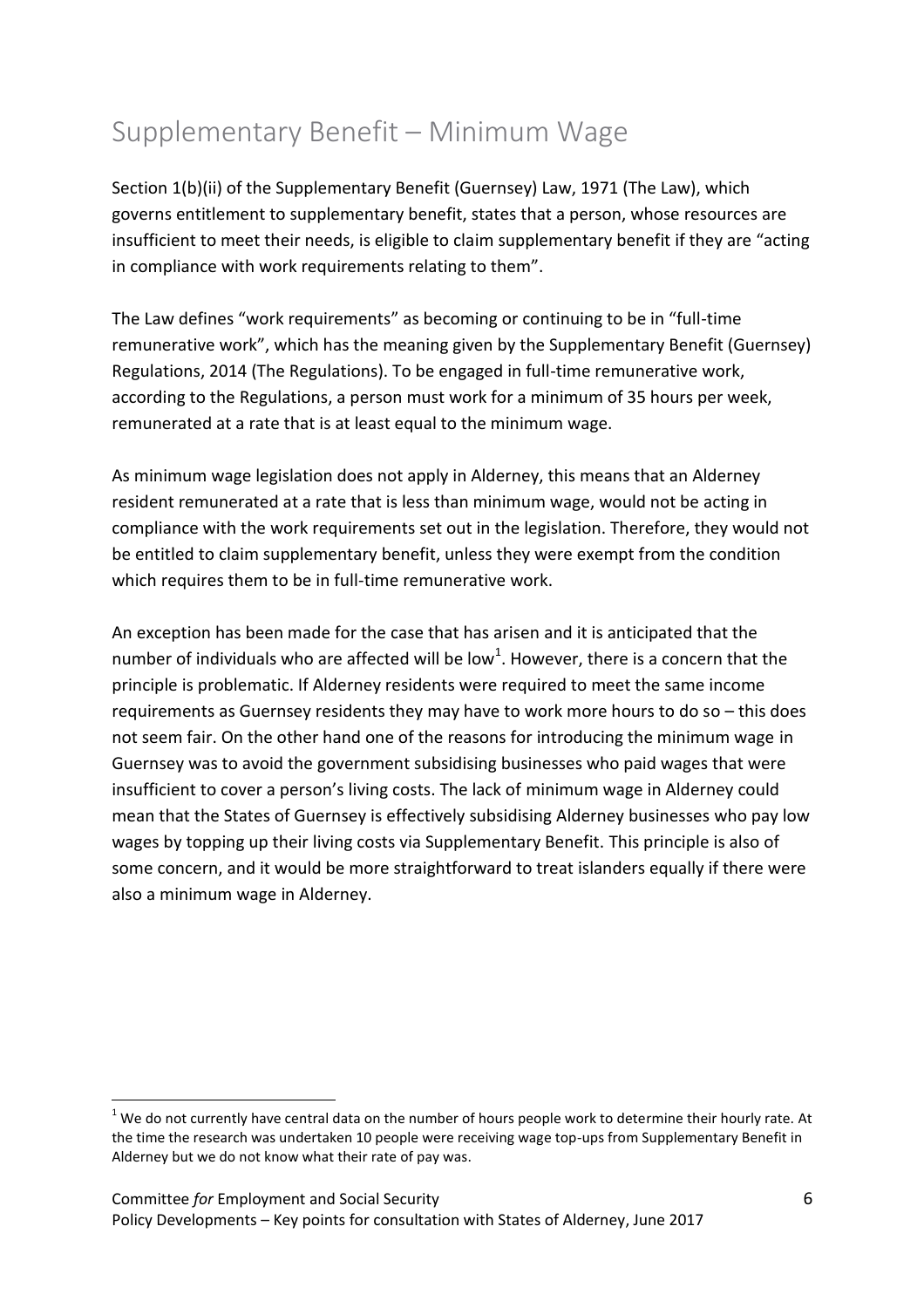### Equality & Rights Programme – Disability & Inclusion Strategy and Disability Discrimination Legislation

The Equality & Rights Programme is the overarching programme of work looking at equality, inclusion and human rights which incorporates work on discrimination legislation and work required to extend UN Conventions. Since the restructuring of government in 2016, this programme now falls within the mandate of the Committee *for* Employment & Social Security.

The primary piece of work being taken forward within this Programme at present is the Disability and Inclusion Strategy, which contains a number of workstreams. These include the development of Disability Discrimination Legislation with a view to then seeking the extension of the UN Convention on the Rights of People with Disabilities (UN CRPD) to Guernsey and the development of an Equality and Rights Organisation. It is anticipated that the policy proposals for this legislation will be drafted and returned to the States within this political term (i.e. by 2020).

### Why is the Equality & Rights Programme important?

The Equality & Rights Programme is important because it is about embodying the communities fundamental values that people are treated fairly and equally and are socially included.

It is important for the reputation of the islands to participate in international conventions and to be seen to support standards of equality and inclusion which are internationally recognized.

It is important for the islands socially because the government adoption of legislation demonstrates leadership in communicating messages about what standards of behavior are acceptable in our society, and in order to challenge prejudice within the community. It is important for maintaining quality of life and ensuring that our islands are good places to live and offer a good quality of life to all our residents.

It is important for the islands economically in terms of our ability to attract and retain the workforce that we need and ensuring that Guernsey is an attractive place to live. It is important to ensure that the skills and aptitudes of our workforce are used optimally and that discrimination doesn't lead to people's skills being written off due to assumptions, stereotypes or lack of willingness to be open-minded about what a person could contribute.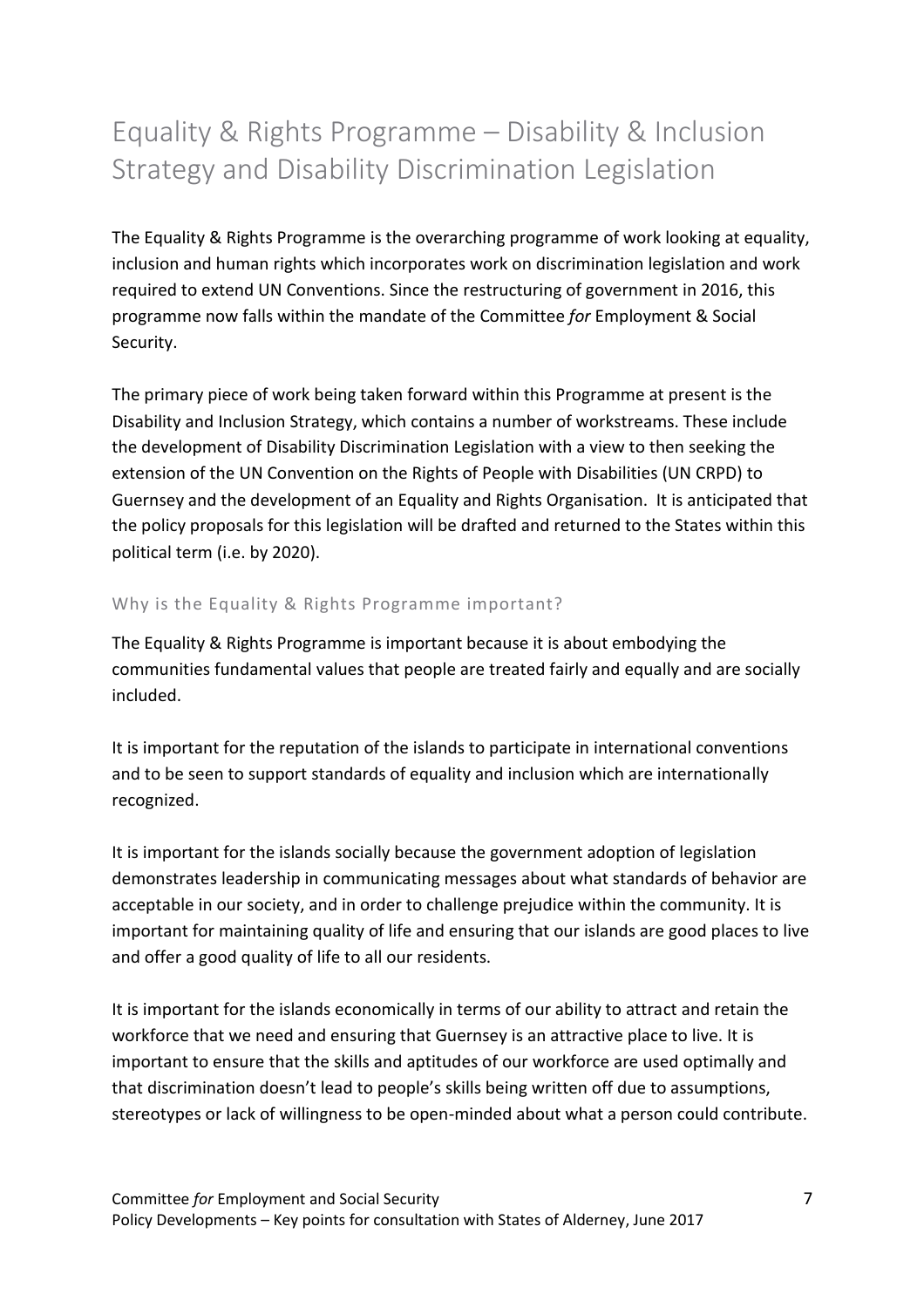### Why is the Disability Discrimination Legislation important?

As well as the above general reasons for supporting all discrimination law developments, Disability Discrimination Legislation is particularly important in the context of an ageing population. There are higher levels of disability amongst the older population (e.g. mobility impairments, hearing impairments) which means that as our population gets older a higher proportion of the population could benefit from disability inclusion and accessibility. Ensuring that people are included and able to remain active and participate in the social life of the island is key to ensuring their wellbeing and preventing ill health and loneliness. Without accessibility, people may need more support (which often comes at a cost to government) in order to get by. For example, if a person with mobility issues is able to get to and around the local shop to buy food because the environment is designed without steps, that person does not then need somebody else to assist them with their shopping.

The legislation is likely to be based on the idea of 'reasonable adjustment'. The Disability and Inclusion Strategy agreed by the States of Guernsey in 2013 explains this concept as follows:

*Any disability equality legislation would include some form of test for whether or not an adjustment was reasonable, probably not dissimilar to the tests in UK or Canadian anti-discrimination law. This means that local courts, tribunal, arbitration and advice would need to take into account factors such as the organisation's financial resources, the practicality of the change and, most importantly, whether the change would actually resolve the problem. Factors that might be taken into account under any new legislation in determining whether an adjustment is reasonable might include:*

- *whether taking any particular steps would be effective in preventing the substantial disadvantage;*
- *the practicability of the step including inter-changeability of workforce and of facilities;*
- *the financial and other costs of making the adjustment;*
- *the extent of any disruption caused including disruption of a collective agreement or disruption of services to the public;*
- *the extent of the employer's financial or other resources;*
- *the availability to the employer of financial or other assistance to help make an adjustment;*
- *the type and size of the employer;*
- *morale of other employees;*
- *safety;*
- *interference in the operation of the employer's business; and*
- *overall economic climate.*

*In other words, the question of what is "reasonable" is highly dependent on the circumstances of the individual case. In fact, it is mostly dependent on the circumstances of the employer or business concerned – can this employer, or that*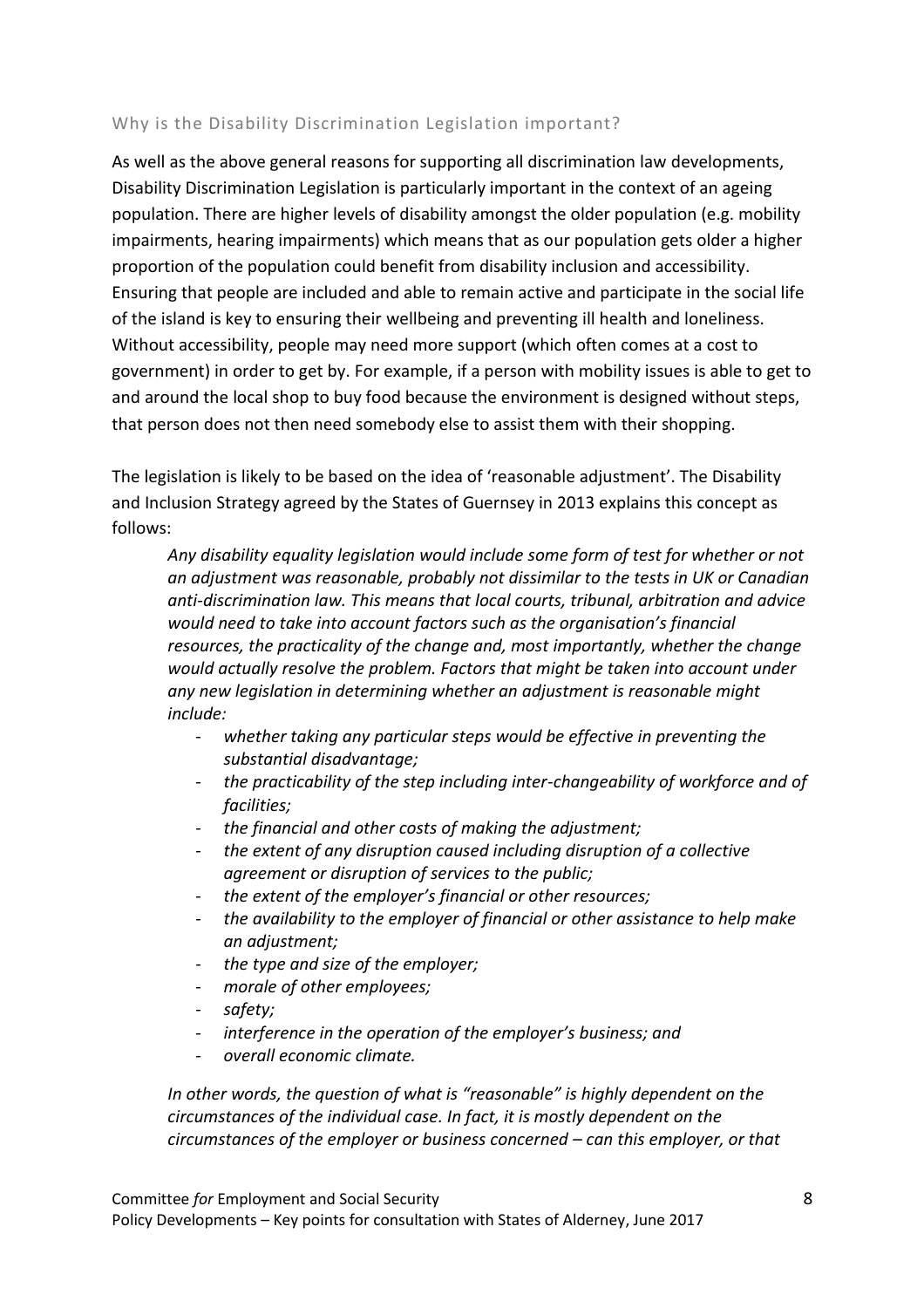### *business, make or afford the adjustment? If not, it is unlikely to be deemed reasonable.*

It is understood that it would be difficult for the employment aspect of the legislation to be extended to Alderney without a foundation of basic employment legislation existing in Alderney (discussed below). The legislation being developed will most likely build on existing legislation in Guernsey which covers contracts of employment, concepts of fair and unfair dismissal and so on. It is possible that the States of Alderney may be interested in extending Disability Discrimination Legislation at a future date and may wish to be included in its development with that understanding.

The legislation being developed is also intended to protect people from discrimination when they are trying to access goods or services. It is possible this element (goods and services) could be extended to Alderney within the existing legislative context without the need for a foundation of employment legislation.

### Previous consultation with Alderney

In 2013 leading up to the debate of the Disability & Inclusion Strategy in the States of Guernsey, there had been discussion with the States of Alderney about their interest in the Disability Strategy and the Disability Discrimination Legislation. It was noted (Billet XXII, [2013\)](https://gov.gg/article/150421/States-Meeting-on-27th-November-2013-Billet-XXII) that:

Para 125. The States of Alderney Policy and Finance Committee would not wish to see the Strategy extended to Alderney at this time and the proposals do not therefore cover that Island. However, it should be noted that for transferred services under the Alderney (Application of Legislation) Law, 1948, as amended, where Guernsey has responsibility for a service, any decisions made relating to the Guernsey service will also apply to Alderney.

### But also that:

Para 9. It should be noted that although this Strategy refers to Guernsey, including Herm and Jethou, the Policy Council would be pleased to assist Alderney and / or Sark in adopting similar strategies if desired by those Islands' governments.

The Social Policy Group minutes from August 2013 and the Hansard from the November 2013 debate suggest that there had been a conversation within the States of Alderney at that time about whether there should be an Alderney Disability Strategy. Alderney Representative Jean is recorded as having said: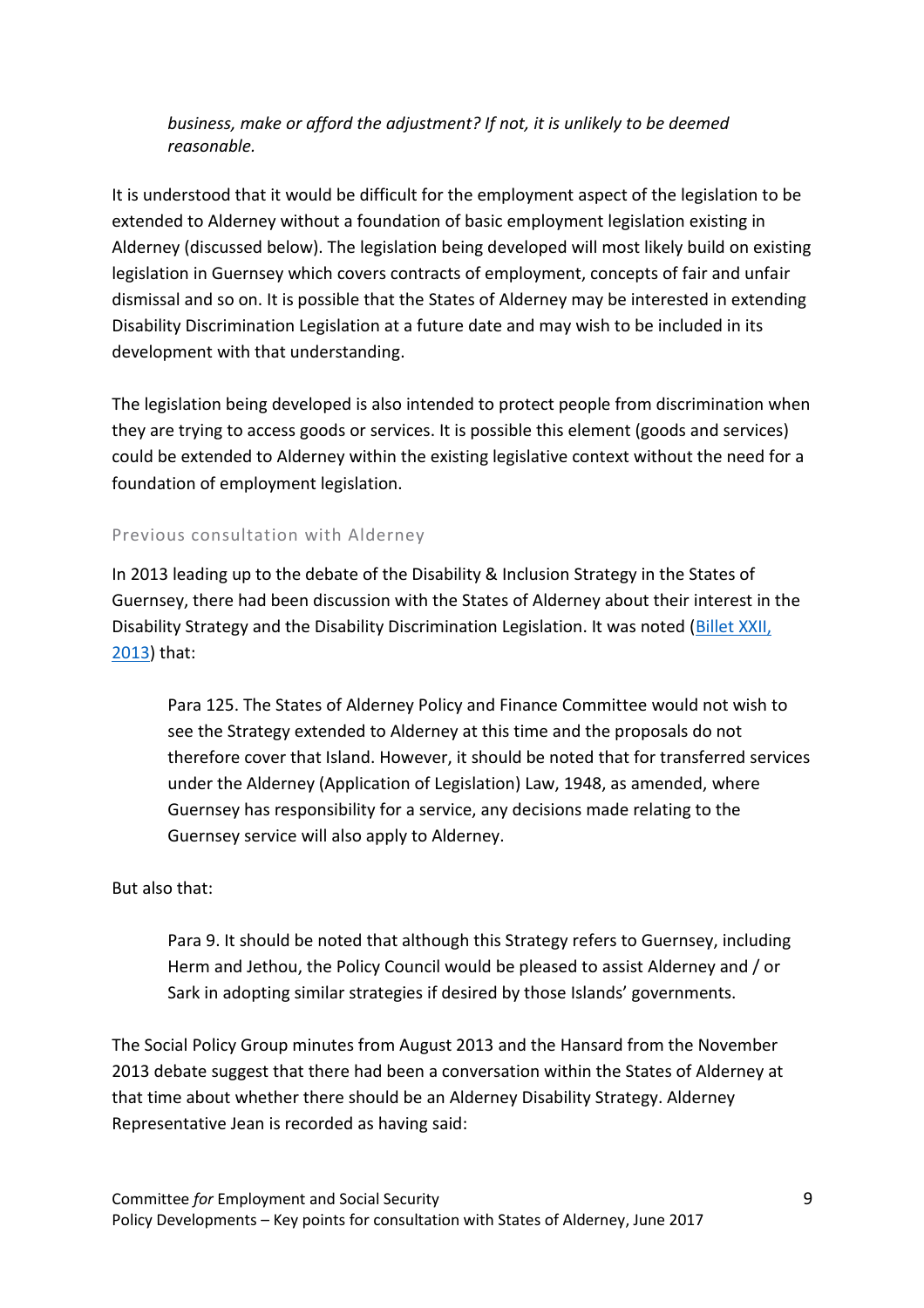In Alderney, as Chairman of the ESC Committee, we are looking forward to making progress with our own programme of improvements for those less abled than ourselves. I realise we have never given enough time to this important area, which has long suffered from neglect. Now is the time to put that right.<sup>2</sup>

Some years have passed. The Committee *for* Employment & Social Security would be keen to confirm whether or not such a programme of work has been, or would be progressed in the near future in Alderney and whether the States of Alderney's feelings on Disability Discrimination Legislation remain the same (that they do not wish to work towards having it extended or be included in its development at this time).

### Point for consideration

**Is the States of Alderney taking forward work to develop a Disability Strategy for Alderney?**

# Employment Legislation

All of the above three workstreams will mean that the States of Guernsey will need to compensate for the different legislative environment in Alderney. There are some concerns that treating people differently in Alderney (whether through lower levels of accessibility leading to higher support requirements, increased Supplementary Benefit payments due to low wages, or lack of protection for employees to stay in work leading to the risk of more people leaving the labour market earlier), could increase costs for the States of Guernsey.

It is understood that in the past the business community in Alderney has not looked favorably on the idea of employment legislation being introduced, and that Alderney's economic environment is significantly different to Guernsey's. It is also understood that it would be difficult for the States of Alderney to introduce discrimination legislation or a minimum wage without introducing more basic employment legislation. However, it would be helpful if the States of Alderney could indicate whether they would consider looking into the introduction of basic employment legislation as a starting point, on which more could be built at a later stage if the States of Alderney did wish to introduce a minimum wage or extend some of Guernsey's Discrimination or other legislation to Alderney.

<sup>2&</sup>lt;br>2 States of Guernsey (2013) Hansard – 27<sup>th</sup> November, 2425-2428; <u>https://gov.gg/article/150421/States-</u> [Meeting-on-27th-November-2013-Billet-XXII](https://gov.gg/article/150421/States-Meeting-on-27th-November-2013-Billet-XXII)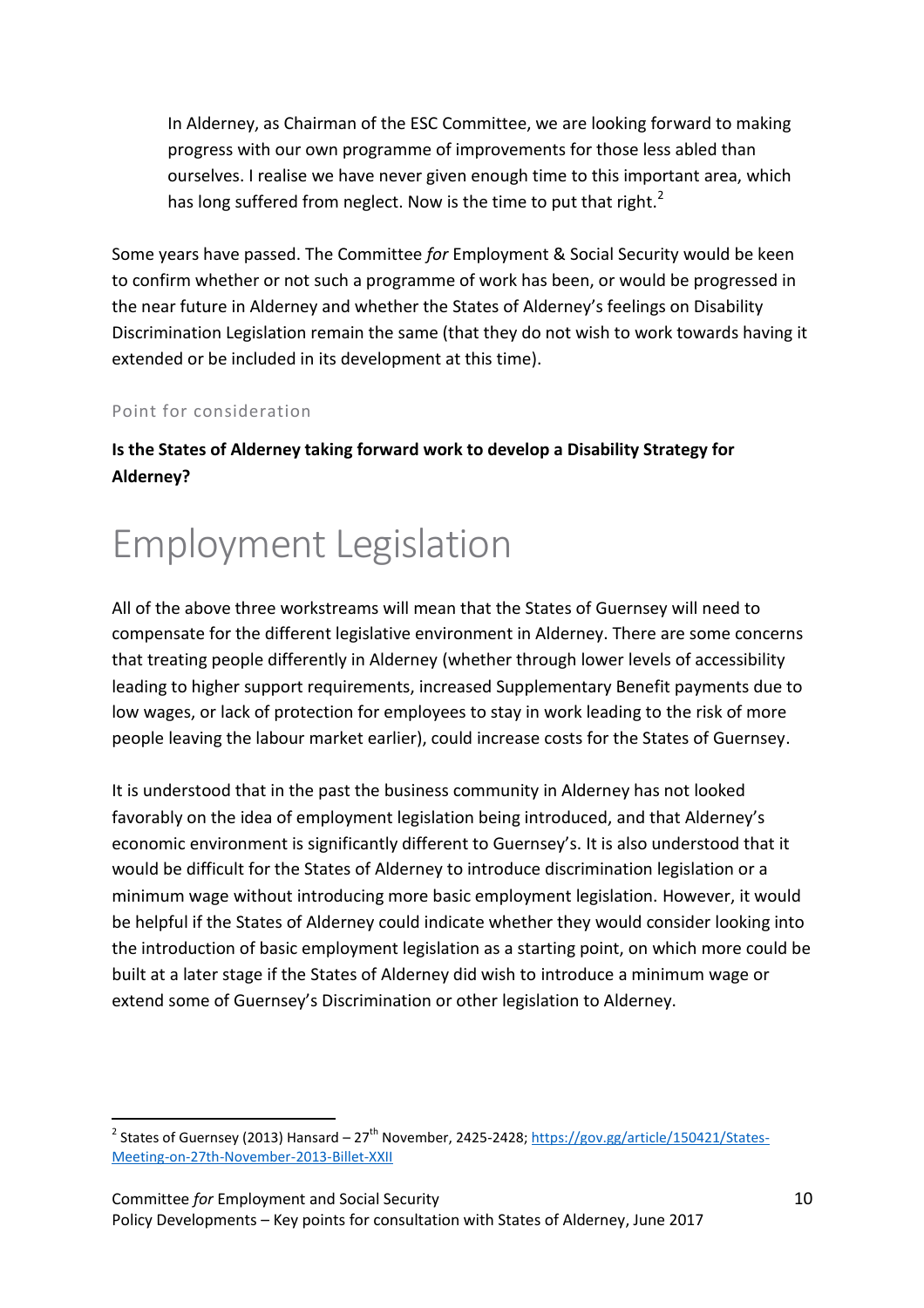Whilst there may be some concerns about introducing legislation due to the cost, it could also bring benefits to the island's employees, the island's reputation and the attractiveness of the island as a place to live and work.

There might be a number of different ways to approach developing Employment Legislation in Alderney. If a staged approach were taken, the first stage towards enabling the development of further employment legislation in Alderney would most likely be considering legal rights to a written statement of employment and pay slips which would be equivalent to the rights covered in [The Conditions of Employment \(Guernsey\) Law, 1985.](http://www.guernseylegalresources.gg/CHttpHandler.ashx?id=71445&p=0)

It should be noted, as the States of Alderney will be aware from other projects, that the speed of progress on any decision to introduce legislation would depend on the availability of drafting resource.

### Point for consideration

- **Whether the States of Alderney has an interest in developing basic Employment Legislation.**
- **Whether the States of Alderney would consider, as part of this, or as a future stage, introducing minimum wage legislation.**
- **Whether the States of Alderney has an interest in a possible future extension of the Disability Discrimination Legislation currently under development in Guernsey, or in extending UN CRPD to Alderney.**
- **To what extent do the States of Alderney wish to be included in the process of the development of the Disability Discrimination Legislation – would they wish to be included with an understanding that they may extend the legislation to Alderney at a future date or do they not wish to be involved at this stage?**